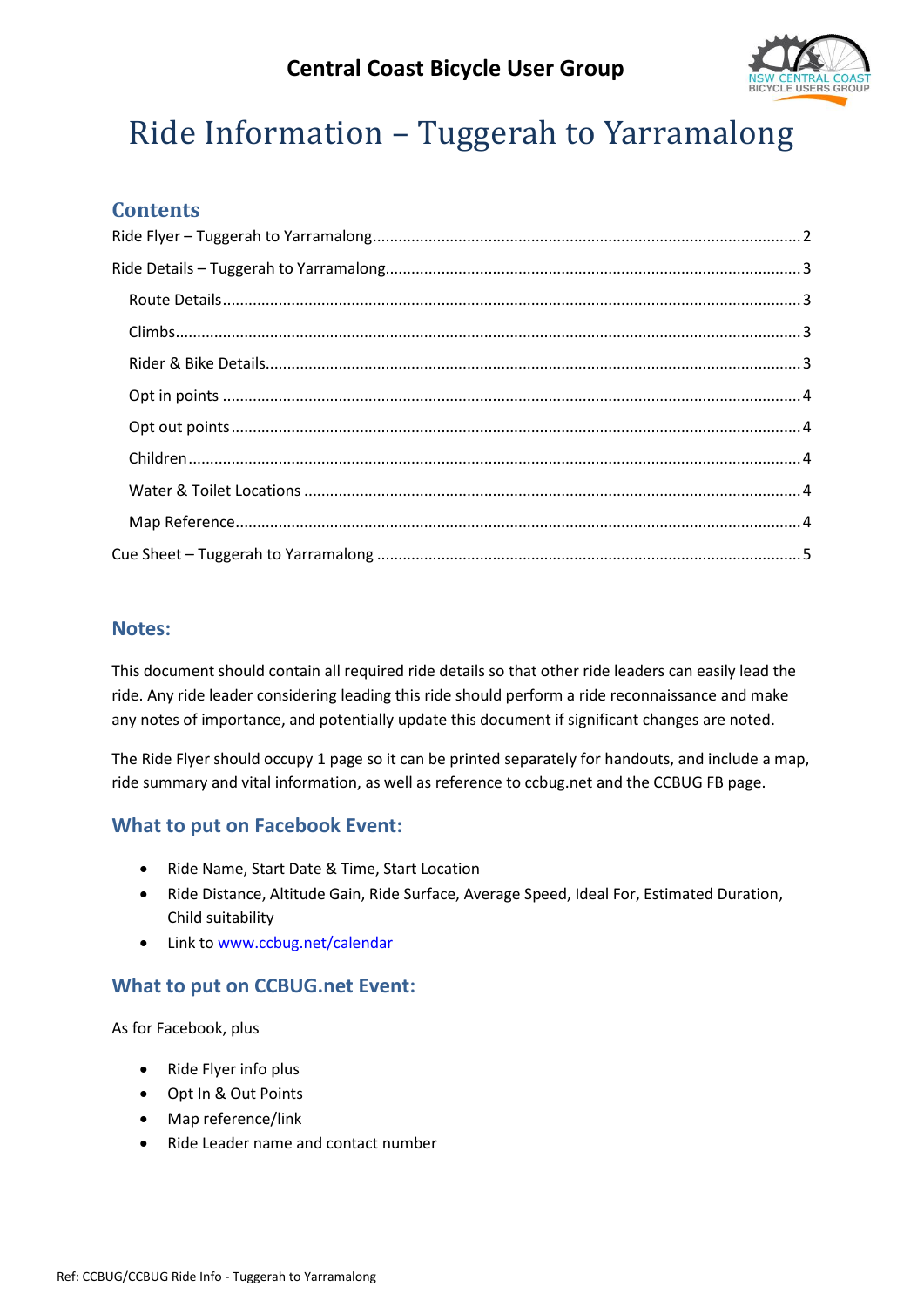

<span id="page-1-0"></span>

**Ride Distance: 45km Ride Surface:** Road **Ideal for:** Road / Hybrid **Child Suitable<sup>2</sup> :** 15+

| <b>Altitude Gain:</b>                  | 350 <sub>m</sub>   |
|----------------------------------------|--------------------|
| Average Speed <sup>1</sup> : 20-23 kph |                    |
| <b>Est. Duration:</b>                  | $2\frac{1}{2}$ hrs |

#### **Ride Summary**:

A moderate paced ride out through the Yarramalong Valley starting and ending at Tuggerah Station.

Mostly on normal traffic roads and on some road shoulders, so you will need to be comfortable cycling on the road with some passing traffic (60-80km/h).

Coffee / drinks break at Yarramalong Store & Café which is the half point.

**For more information on this ride, including when it is next scheduled, please refer to the CCBUG Rides calender at<http://ccbug.net/rides> , email us at [ccbug100@gmail.com](mailto:ccbug100@gmail.com) or find us on Facebook [www.facebook.com/CentralCoastBicycleUserGroup](http://www.facebook.com/CentralCoastBicycleUserGroup)**

**.** 

 $1$  This is the average cycling speed and excludes stops and re-groups. Please note the Estimated Duration which includes planned stops/regroups and coffee.

 $2$  All children must be accompanied by a responsible adult.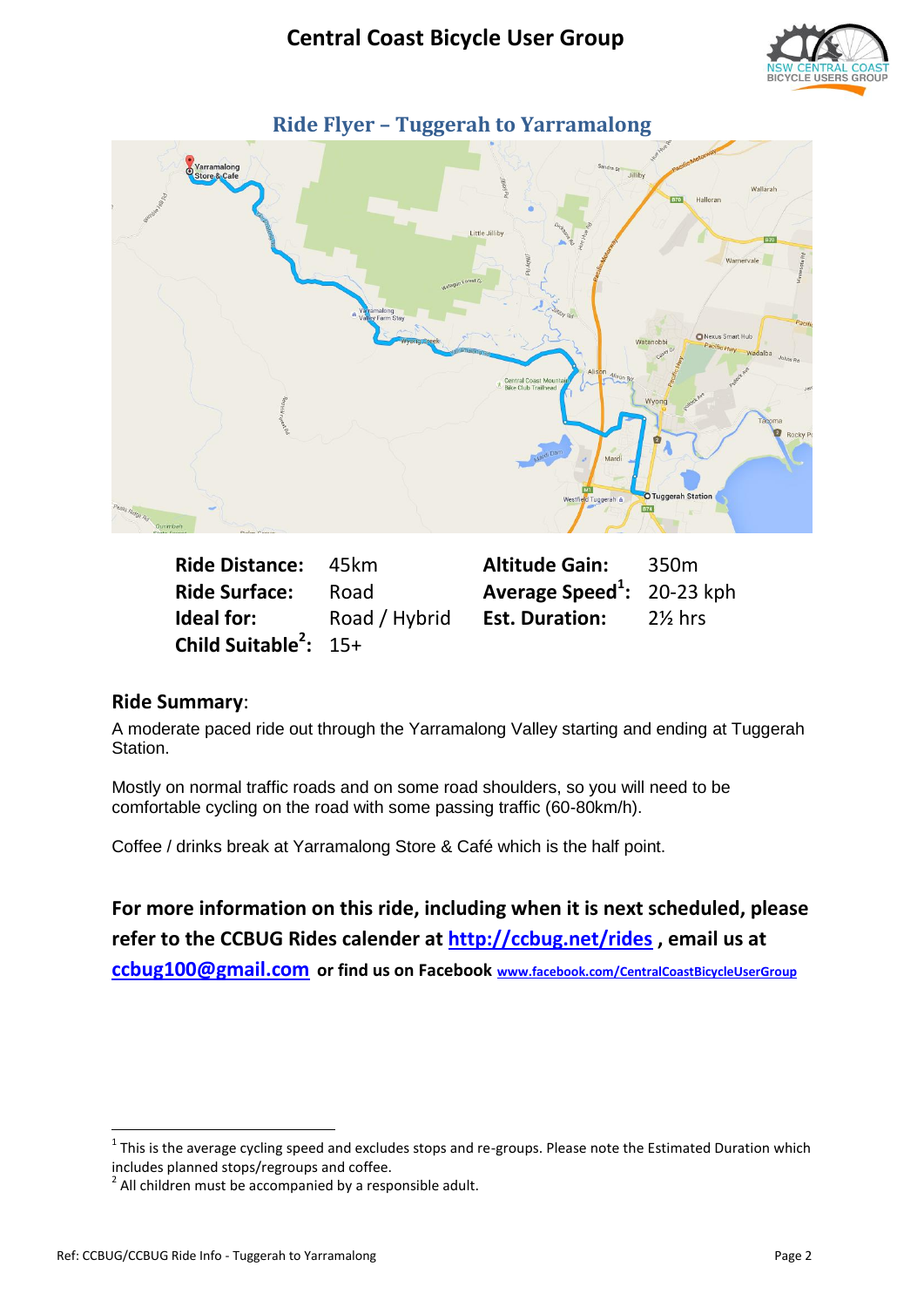

## <span id="page-2-0"></span>**Ride Details – Tuggerah to Yarramalong**

#### <span id="page-2-1"></span>**Route Details**

Ride from Tuggerah to Yarramalong and return.

Starting at Tuggerah McDonalds, we head along Anzac Road and through the industrial area of Tuggerah along Gavenlock Road until we reach the semi-rural area of Mardi on McPherson Road.

Continuing along the very quiet backroad of McPherson Road, working our way towards our first short but steep climb up to Old Maitland Road where we turn right.

The ride continues down Old Maitland Road for approximately 2kms before we make a short stop at Woodbury Park for any riders wishing to opt in or out.

After a quick de-brief for any new riders that may have joined, we continue to Yarramalong via Wyong Creek along Yarramalong Road for approximately 16.5kms which is made up of rolling hills and open flat stretches of country road.

Once we get to the village of Yarramalong, we will stop for a coffee / drinks break (approximately 20-30 minutes) at the Yarramalong Store / Café.

After getting back in the saddle, the ride continues back along Yarramalong Road using the same roads we cycled out on.

Back on the bikes, we ride towards Woodbury Park and say farewell to anyone leaving us here.

Then it's a small stretch up Old Maitland Road towards McPherson Road where we turn left and head down towards the industrial area along Gavenlock Road and finally veering left into Anzac Road for the final stretch to Tuggerah McDonalds where the ride concludes.

#### <span id="page-2-2"></span>**Climbs**

This ride is fairly flat, although there are a couple of short rolling hills along Yarramalong Road, plus a short steep climb (between 10%-11% grade - 200 metres in length) on the way out along McPherson Road Road just before reaching Old Maitland Road.

#### <span id="page-2-3"></span>**Rider & Bike Details**

You need to be comfortable cycling on the road / road shoulder with some fast passing traffic. Ride pace will be at an average of 20-23 km/h.

This ride is suitable for road bikes, flat-bar road bikes or hybrid / urban bikes. As it is generally run at a moderate pace, you could also use a mountain bike if you were quite cycling fit and / or your mountain bike is fitted with road / slick tyres.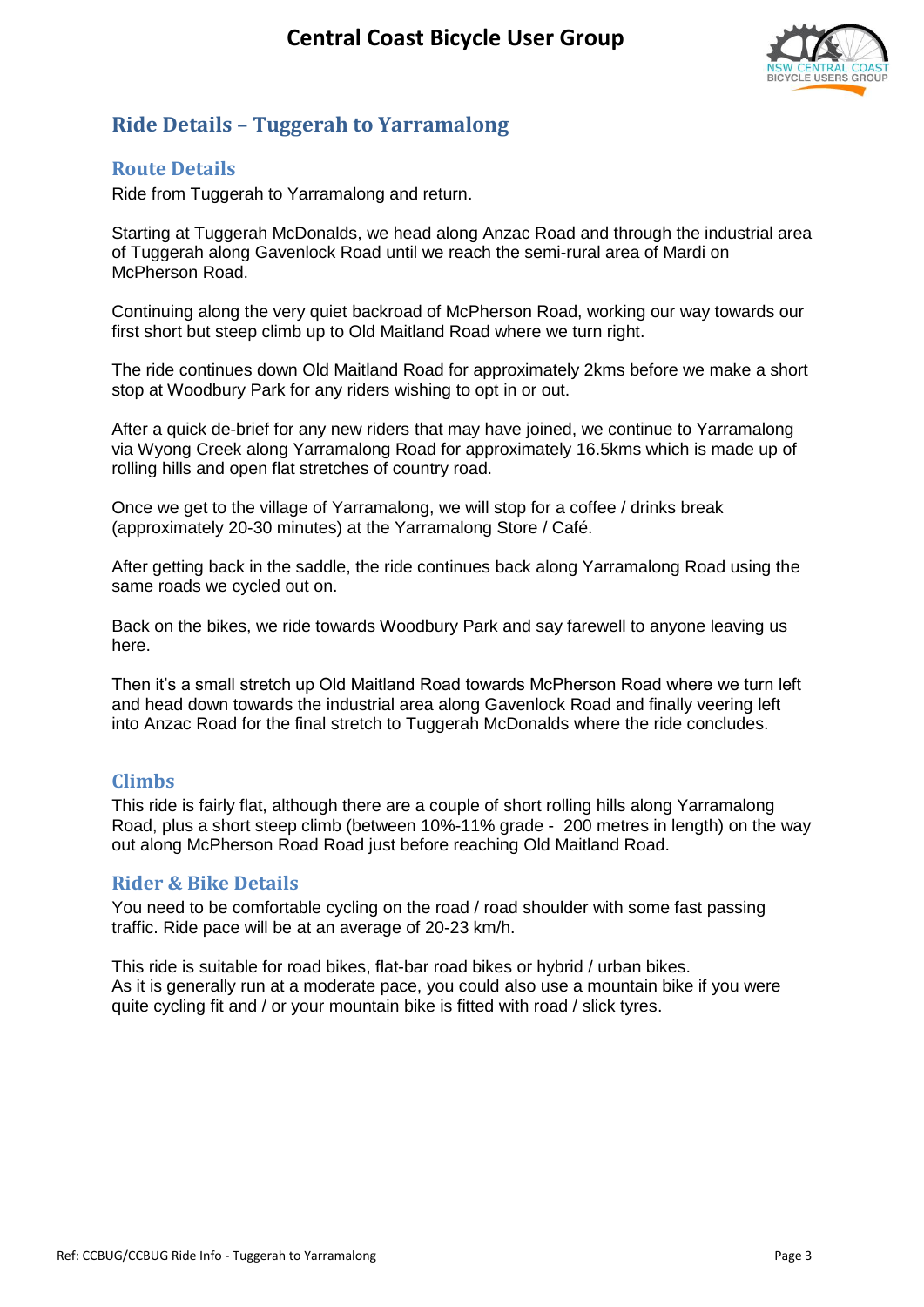# **Central Coast Bicycle User Group**



## <span id="page-3-0"></span>**Opt in points**

Woodbury Park – Cnr of Yarramalong & Old Maitland Road, Mardi

Yarramalong Store & Café – Yarramalong Road, Yarramalong

#### <span id="page-3-1"></span>**Opt out points**

Same as Opt in points - You can turn around at any point and retrace the route, but please let the ride leader know BEFORE you leave the ride!

#### <span id="page-3-2"></span>**Children**

This ride is suitable for children 15 years and over who have good cycling skills (e.g., can maintain a straight line in close proximity to other cyclists; promptly follows directions of adult or ride leader; is traffic aware). It is the associated adults' responsibility to directly manage and stay with the child at all times whilst cycling. The ride leader may exclude the child and adult if they deem it necessary for their own or other participants' safety.

#### <span id="page-3-3"></span>**Water & Toilet Locations**

Tuggerah McDonalds (near the start) Yarramalong Store & Café (halfway point)

<span id="page-3-4"></span>**Map Reference**:

<https://goo.gl/sGuld2>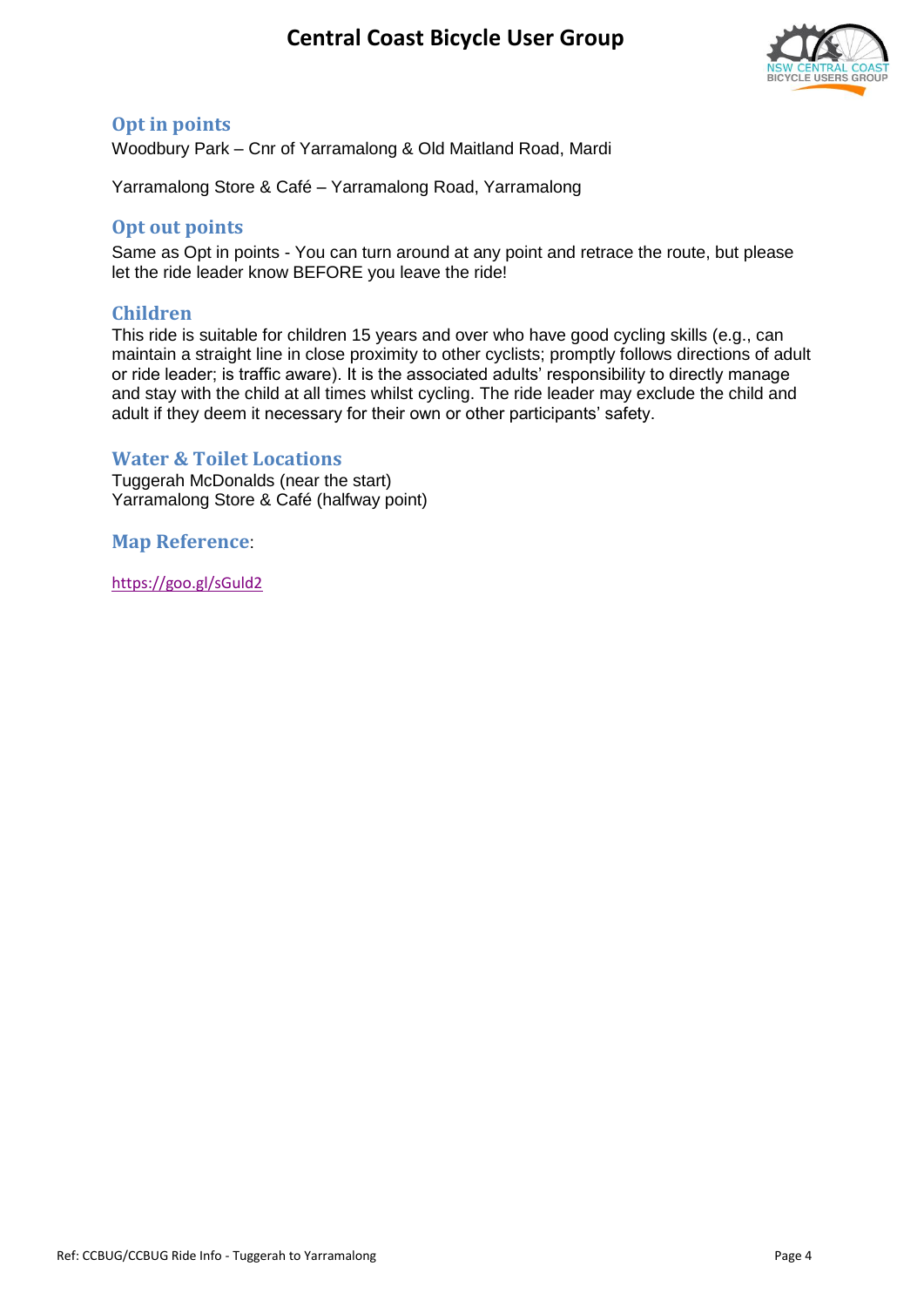

| <b>Distance</b> | <b>Direction</b>         | Street / Location        | Hazards / notes                               |
|-----------------|--------------------------|--------------------------|-----------------------------------------------|
| <b>Marker</b>   |                          |                          |                                               |
| 0 <sub>m</sub>  | <b>Start</b>             | Tuggerah McDonalds,      | Starting at Tuggerah McDonalds take care      |
|                 |                          | Anzac Road, Tuggerah     | entering the traffic into Anzac Road.         |
| 0-300m          | Straight then veer       | Anzac Road, Tuggerah     | Watch for vehicles entering from the          |
|                 | right into               |                          | Pacific Highway and for vehicles entering     |
|                 | Gavenlock Road           |                          | and exiting the McDonalds and Hungry          |
|                 |                          |                          | Jacks on the left as well as parked           |
|                 |                          |                          | vehicles that maybe in the area.              |
| 300m-2.4km      | Straight with one        | Gavenlock Road, Tuggerah | This area is an industrial estate and         |
|                 | roundabout and a         |                          | should be relatively traffic free on          |
|                 | left turn onto           |                          | weekends, however there will be lots of       |
|                 | McPherson Road           |                          | parked vehicles during the week.              |
|                 |                          |                          | There is one roundabout to ride through       |
|                 |                          |                          | crossing Woodbury Park Drive on the left      |
|                 |                          |                          | and Johnson Road on the right.                |
| 2.4km-5.2km     | Straight and left &      | McPherson Road, Mardi    | This is a semi-rural road and should be       |
|                 | right curves, then a     |                          | relatively traffic free; care should still be |
|                 | right turn onto Old      |                          | taken looking out for pot holes and           |
|                 | <b>Maitland Road</b>     |                          | general debris.                               |
|                 |                          |                          | It is recommended that the group all turn     |
|                 |                          |                          | right together onto Old Maitland Road.        |
|                 |                          |                          |                                               |
| 5.2km-7km       | Straight and then a      | Old Maitland Road, Mardi | This is a semi-rural road and should be       |
|                 | left turn into           |                          | relatively traffic free; care should still be |
|                 | Yarramalong Road         |                          | taken looking out for pot holes and           |
|                 |                          |                          | general debris.                               |
| 7km-22.5km      | Straight                 | Yarramalong Road, Mardi  | The road out to Yarramalong is windy in       |
|                 |                          | to Yarramalong           | parts with a few rolling hills, and whilst    |
|                 |                          |                          | narrow in parts the road is very open and     |
|                 | Dismount at              |                          | cyclists are visible to other road users.     |
|                 | <b>Yarramalong Store</b> |                          |                                               |
|                 |                          |                          | There is a need to be on the lookout for      |
|                 |                          |                          | pot holes and general debris especially       |
|                 |                          |                          | after periods of heavy rain.                  |
|                 |                          |                          | Depending on carrier, there is limited        |
|                 |                          |                          | mobile phone coverage along                   |
|                 |                          |                          | Yarramalong Road. There are however           |
|                 |                          |                          | numerous farm houses and residences           |
|                 |                          |                          | nearby to the road that could be used to      |
|                 |                          |                          | make a call in the event of an                |
|                 |                          |                          | emergency.                                    |
|                 |                          |                          |                                               |
| 22.5km          | <b>STOP</b>              | <b>Halfway Point</b>     |                                               |
|                 |                          | Yarramalong Store & Café |                                               |

## <span id="page-4-0"></span>**Cue Sheet – Tuggerah to Yarramalong**